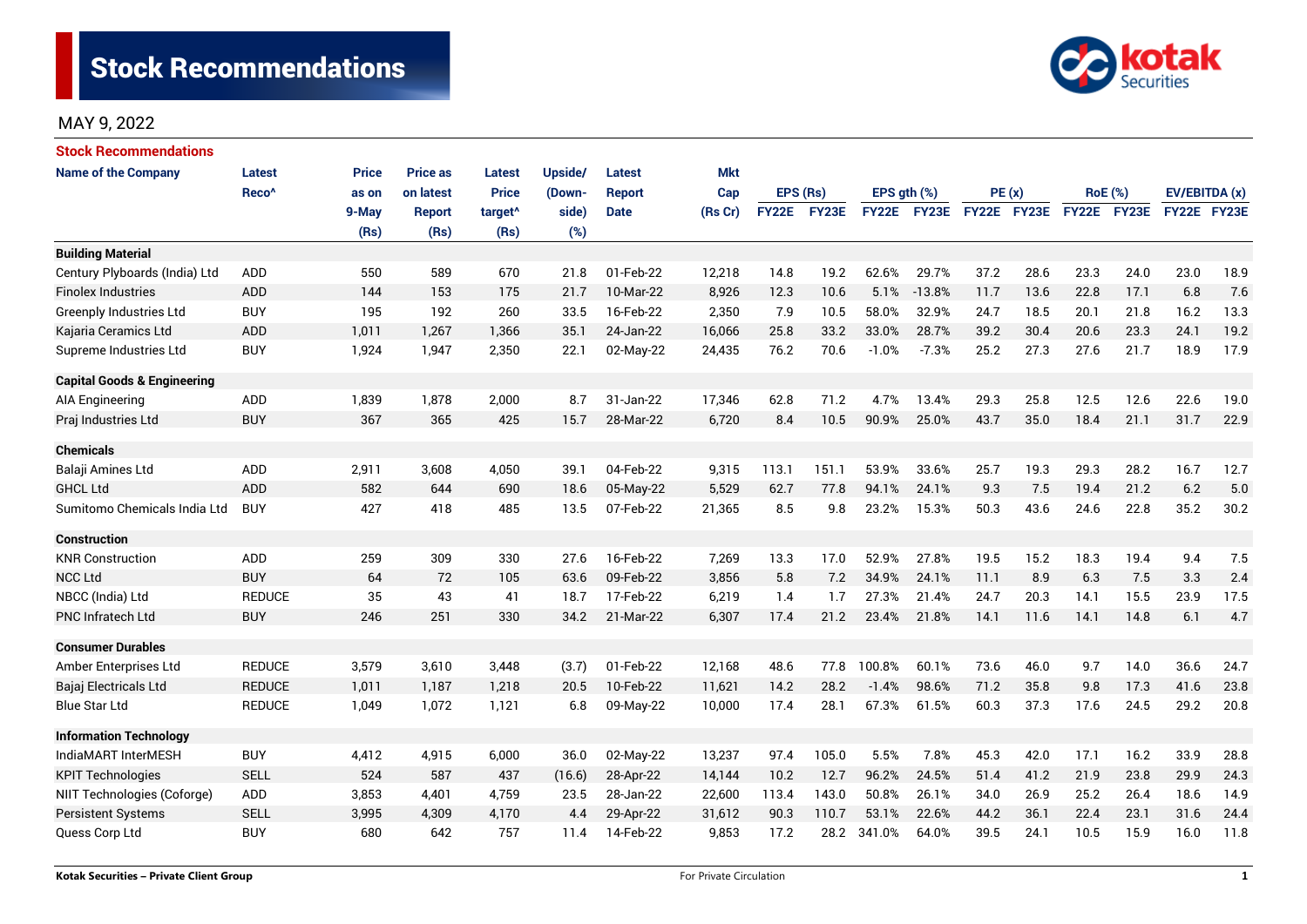

| <b>Stock Recommendations</b>       |                   |              |                 |                     |         |               |            |              |       |                  |              |             |      |                |      |               |      |
|------------------------------------|-------------------|--------------|-----------------|---------------------|---------|---------------|------------|--------------|-------|------------------|--------------|-------------|------|----------------|------|---------------|------|
| <b>Name of the Company</b>         | <b>Latest</b>     | <b>Price</b> | <b>Price as</b> | Latest              | Upside/ | Latest        | <b>Mkt</b> |              |       |                  |              |             |      |                |      |               |      |
|                                    | Reco <sup>^</sup> | as on        | on latest       | <b>Price</b>        | (Down-  | <b>Report</b> | Cap        | EPS (Rs)     |       | EPS $gth$ $(\%)$ |              | PE(x)       |      | <b>RoE</b> (%) |      | EV/EBITDA (x) |      |
|                                    |                   | 9-May        | <b>Report</b>   | target <sup>^</sup> | side)   | <b>Date</b>   | (Rs Cr)    | <b>FY22E</b> | FY23E | <b>FY22E</b>     | <b>FY23E</b> | FY22E FY23E |      | FY22E FY23E    |      | FY22E FY23E   |      |
|                                    |                   | (Rs)         | (Rs)            | (Rs)                | (%)     |               |            |              |       |                  |              |             |      |                |      |               |      |
| <b>Metals &amp; Mining</b>         |                   |              |                 |                     |         |               |            |              |       |                  |              |             |      |                |      |               |      |
| <b>MOIL Ltd</b>                    | <b>BUY</b>        | 170          | 170             | 215                 | 26.7    | 18-Feb-22     | 4,519      | 14.5         | 16.4  | 95.9%            | 13.1%        | 11.7        | 10.3 | 11.5           | 12.2 | 5.7           | 4.3  |
| <b>APL Apollo Tubes Ltd</b>        | <b>BUY</b>        | 894          | 820             | 980                 | 9.6     | 28-Jan-22     | 22,360     | 21.0         | 27.0  | $-27.6%$         | 28.6%        | 42.6        | 33.1 | 26.7           | 26.8 | 24.6          | 19.5 |
| Oil & Gas                          |                   |              |                 |                     |         |               |            |              |       |                  |              |             |      |                |      |               |      |
| Chennai Petroleum Corp             | <b>BUY</b>        | 284          | 255             | 176                 | (38.0)  | 29-Apr-22     | 4,226      | 90.8         | 71.2  | 424.9%           | $-21.6%$     | 3.1         | 4.0  | 58.4           | 30.2 | 4.8           | 5.2  |
| Gujarat Gas                        | <b>ADD</b>        | 519          | 495             | 521                 | 0.4     | 04-May-22     | 35,687     | 14.2         | 17.8  | $-23.7%$         | 25.4%        | 36.5        | 29.1 | 18.4           | 20.2 | 21.8          | 17.3 |
| <b>MRPL</b>                        | ADD               | 74           | 47              | 50                  | (32.2)  | 31-Jan-22     | 12,912     | 1.2          |       | 6.8 -137.5%      | 466.7%       | 61.4        | 10.8 | 4.7            | 23.8 | 15.6          | 10.2 |
| <b>Paints</b>                      |                   |              |                 |                     |         |               |            |              |       |                  |              |             |      |                |      |               |      |
| Akzo Nobel India Ltd               | <b>BUY</b>        | 1,824        | 1,887           | 2,670               | 46.4    | 14-Feb-22     | 8,519      | 57.9         | 67.2  | 27.3%            | 16.1%        | 31.5        | 27.1 | 17.9           | 19.7 | 18.9          | 16.1 |
| <b>Pharmaceuticals</b>             |                   |              |                 |                     |         |               |            |              |       |                  |              |             |      |                |      |               |      |
| <b>Suven Pharmaceuticals</b>       | <b>REDUCE</b>     | 564          | 561             | 550                 | (2.5)   | 17-Aug-21     | 14,324     | 16.9         | 21.1  | 19.0%            | 24.9%        | 33.4        | 26.7 | 27.6           | 26.5 | 26.1          | 20.4 |
| <b>Transportation</b>              |                   |              |                 |                     |         |               |            |              |       |                  |              |             |      |                |      |               |      |
| Aegis Logistics Ltd                | <b>BUY</b>        | 212          | 216             | 310                 | 46.3    | 14-Feb-22     | 7,079      | 12.6         | 13.6  | 28.6%            | 7.9%         | 16.8        | 15.6 | 20.4           | 19.0 | 9.5           | 8.5  |
| <b>Allcargo Global Logistics</b>   | <b>BUY</b>        | 331          | 346             | 430                 | 30.1    | 15-Feb-22     | 8,132      | 27.7         | 31.3  | 246.3%           | 13.0%        | 11.9        | 10.6 | 21.2           | 20.1 | 6.4           | 5.3  |
| <b>Blue Dart Express</b>           | <b>BUY</b>        | 6,751        | 6,835           | 8,260               | 22.4    | 09-May-22     | 16,067     | 154.8        | 163.3 | 166.9%           | 5.5%         | 43.6        | 41.3 | 47.0           | 38.6 | 15.2          | 13.5 |
| <b>VRL Logistics Ltd</b>           | <b>BUY</b>        | 539          | 499             | 625                 | 15.9    | 04-Feb-22     | 4,918      | 11.3         | 18.3  | 117.3%           | 61.9%        | 47.7        | 29.5 | 14.3           | 21.6 | 15.2          | 11.5 |
| <b>Others</b>                      |                   |              |                 |                     |         |               |            |              |       |                  |              |             |      |                |      |               |      |
| Bata India Ltd                     | <b>BUY</b>        | 1,807        | 1,895           | 2,380               | 31.7    | 10-Feb-22     | 23,310     | 27.0         | 36.6  | $-509.1%$        | 35.6%        | 66.9        | 49.4 | 16.3           | 19.4 | 32.7          | 26.1 |
| <b>Central Depository Services</b> | <b>REDUCE</b>     | 1,183        | 1,510           | 1,505               | 27.2    | 10-Feb-22     | 12,422     | 29.9         | 34.8  | 55.7%            | 16.4%        | 39.6        | 34.0 | 28.5           | 26.6 | 30.9          | 26.4 |
| EPL Ltd                            | ADD               | 159          | 187             | 205                 | 28.6    | 10-Feb-22     | 5,021      | 7.1          | 8.6   | $-6.6%$          | 21.1%        | 22.5        | 18.5 | 12.1           | 13.2 | 8.7           | 7.2  |
| JK Paper Ltd                       | ADD               | 314          | 315             | 340                 | 8.3     | 22-Mar-22     | 5,587      | 35.0         | 51.2  | 146.5%           | 46.3%        | 9.0         | 6.1  | 19.6           | 23.1 | 5.6           | 4.2  |
| Radico Khaitan Ltd                 | <b>REDUCE</b>     | 808          | 903             | 890                 | 10.2    | 08-Apr-22     | 10,746     | 20.6         | 24.5  | 1.5%             | 18.9%        | 39.2        | 33.0 | 14.6           | 15.2 | 24.9          | 22.2 |
| <b>VIP Industries Ltd</b>          | <b>REDUCE</b>     | 630          | 648             | 620                 | (1.6)   | 04-Feb-22     | 8,945      | 6.2          |       | 12.0 -187.3%     | 93.5%        | 101.6       | 52.5 | 14.3           | 23.2 | 45.9          | 28.4 |
| Welspun Corp Ltd                   | <b>SELL</b>       | 188          | 173             | 120                 | (36.1)  | 14-Feb-22     | 4,975      | 11.9         | 9.2   | $-49.8%$         | $-22.7%$     | 15.8        | 20.4 | 7.8            | 5.9  | 6.5           | 7.3  |

*Source: Kotak Securities - Private Client Group*

All recommendations are with a 12 month perspective from the date of the report/update. Investors are requested to use their discretion while deciding the timing, quantity of investment as well as the exit.

NR NoRated. The investment rating and target price, if any, have been suspended temporarily. Such suspension is in compliance with applicable regulation(s) and/or Kotak Securities policies in circumstances when Kotak Secur

Or its affiliates is acting in an advisory capacity in a merger or strategic transaction involving this company and in certain other circumstances.

**NM Not meaningful**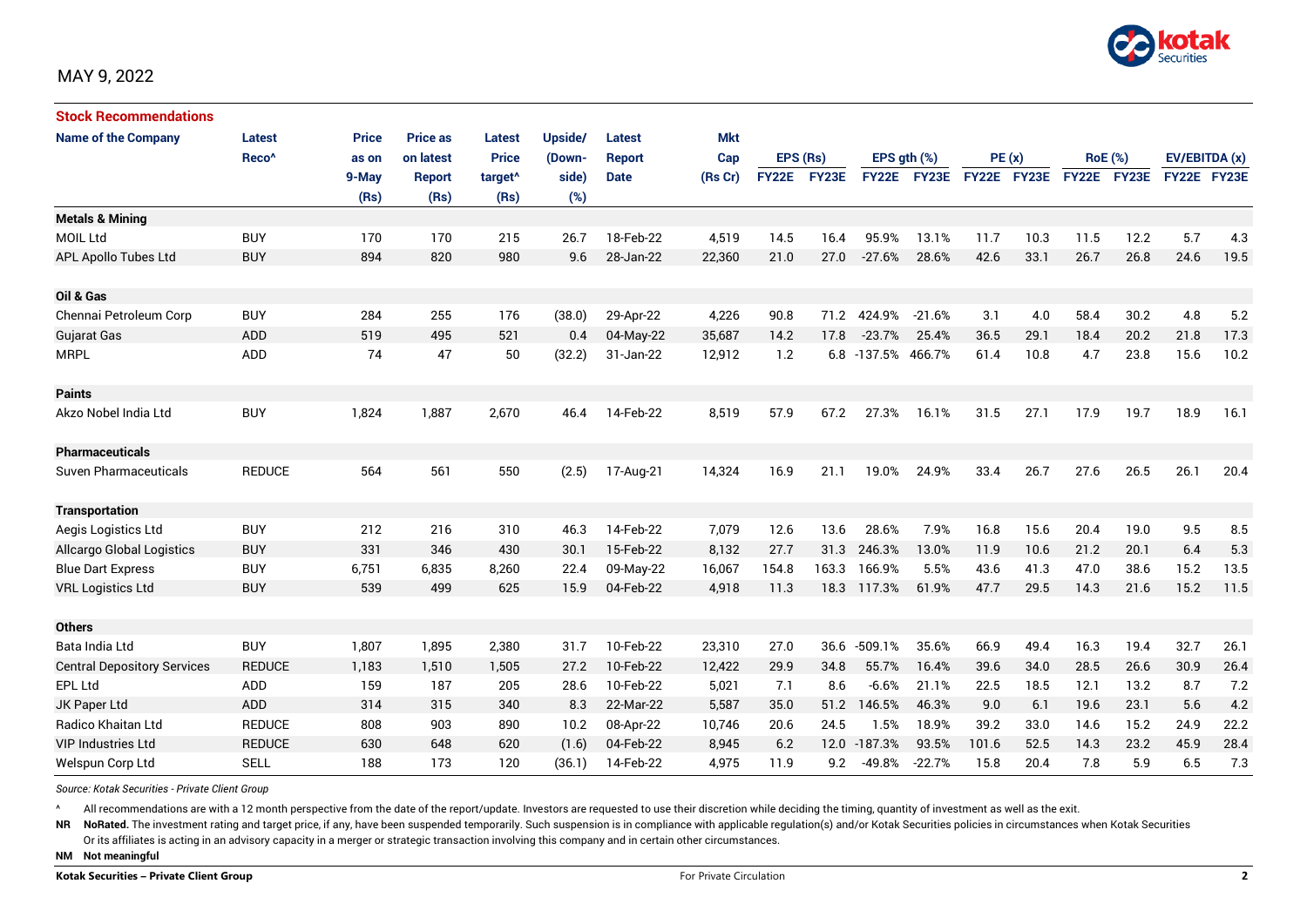

# MAY 9, 2022

# **RATING SCALE (PRIVATE CLIENT GROUP)**

#### **Definitions of ratings**

| <b>BUY</b>       | $-$ | We expect the stock to deliver more than 15% returns over the next 12 months                                                                                                                                                                                                                                                                                                                                                     |
|------------------|-----|----------------------------------------------------------------------------------------------------------------------------------------------------------------------------------------------------------------------------------------------------------------------------------------------------------------------------------------------------------------------------------------------------------------------------------|
| <b>ADD</b>       |     | - We expect the stock to deliver $5\%$ - 15% returns over the next 12 months                                                                                                                                                                                                                                                                                                                                                     |
| <b>REDUCE</b>    |     | - We expect the stock to deliver -5% - +5% returns over the next 12 months                                                                                                                                                                                                                                                                                                                                                       |
| <b>SELL</b>      |     | - We expect the stock to deliver $\lt$ -5% returns over the next 12 months                                                                                                                                                                                                                                                                                                                                                       |
| <b>NR</b>        |     | - Not Rated. Kotak Securities is not assigning any rating or price target to the stock.                                                                                                                                                                                                                                                                                                                                          |
|                  |     | The report has been prepared for information purposes only.                                                                                                                                                                                                                                                                                                                                                                      |
| <b>SUBSCRIBE</b> | $-$ | We advise investor to subscribe to the IPO.                                                                                                                                                                                                                                                                                                                                                                                      |
| <b>RS</b>        | $-$ | Rating Suspended. Kotak Securities has suspended the investment rating and price target for this stock, either because there is not a sufficient fundamental basis for determining, or there<br>are legal, regulatory or policy constraints around publishing, an investment rating or target. The previous investment rating and price target, if any, are no longer in effect for this stock and<br>should not be relied upon. |
| <b>NA</b>        |     | $-$ Not Available or Not Applicable. The information is not available for display or is not applicable                                                                                                                                                                                                                                                                                                                           |
| <b>NM</b>        |     | - Not Meaningful. The information is not meaningful and is therefore excluded.                                                                                                                                                                                                                                                                                                                                                   |
| <b>NOTE</b>      | $-$ | Our target prices are with a 12-month perspective. Returns stated in the rating scale are our internal benchmark.                                                                                                                                                                                                                                                                                                                |

# **FUNDAMENTAL RESEARCH TEAM (PRIVATE CLIENT GROUP)**

| <b>Shrikant Chouhan</b>                                                                                | Arun Agarwal                                                                                         | <b>Amit Agarwal, CFA</b>            | <b>Hemali Dhame</b>      |
|--------------------------------------------------------------------------------------------------------|------------------------------------------------------------------------------------------------------|-------------------------------------|--------------------------|
| <b>Head of Research</b>                                                                                | Auto & Auto Ancillary                                                                                | <b>Transportation, Paints, FMCG</b> | Banking & Finance        |
| shrikant.chouhan@kotak.com                                                                             | arun.agarwal@kotak.com                                                                               | agarwal.amit@kotak.com              | Hemali.Dhame@kotak.com   |
| +91 22 6218 5408                                                                                       | +91 22 6218 6443                                                                                     | +91 22 6218 6439                    | +91 22 6218 6433         |
| Jatin Damania                                                                                          | Purvi Shah                                                                                           | <b>Rini Mehta</b>                   | K. Kathirvelu            |
| Metals & Mining, Midcap                                                                                | Pharmaceuticals                                                                                      | <b>Research Associate</b>           | <b>Support Executive</b> |
| jatin.damania@kotak.com                                                                                | purvi.shah@kotak.com                                                                                 | rini.mehta@kotak.com                | k.kathirvelu@kotak.com   |
| +91 22 6218 6440                                                                                       | +91 22 6218 6432                                                                                     | +91 80801 97299                     | +91 22 6218 6427         |
| <b>Sumit Pokharna</b><br>Oil and Gas. Information Tech<br>sumit.pokharna@kotak.com<br>+91 22 6218 6438 | Pankai Kumar<br>Construction, Capital Goods & Midcaps<br>pankajr.kumar@kotak.com<br>+91 22 6218 6434 |                                     |                          |

### **TECHNICAL RESEARCH TEAM (PRIVATE CLIENT GROUP)**

| <b>Shrikant Chouhan</b>    | <b>Amol Athawale</b>    |  |
|----------------------------|-------------------------|--|
| shrikant.chouhan@kotak.com | amol.athawale@kotak.com |  |
| +91 22 6218 5408           | +91 20 6620 3350        |  |
|                            |                         |  |

**Sayed Haider** Research Associate [sayed.haider@kotak.com](mailto:sayed.haider@kotak.com) +91 22 62185498

### **DERIVATIVES RESEARCH TEAM (PRIVATE CLIENT GROUP)**

+91 22 6218 5497 +91 33 6615 6273

**Sahaj Agrawal Prashanth Lalu Prasenjit Biswas, CMT, CFTe** [sahaj.agrawal@kotak.com](mailto:sahaj.agrawal@kotak.com) [prashanth.lalu@kotak.com](mailto:prashanth.lalu@kotak.com) [prasenjit.biswas@kotak.com](mailto:prasenjit.biswas@kotak.com)